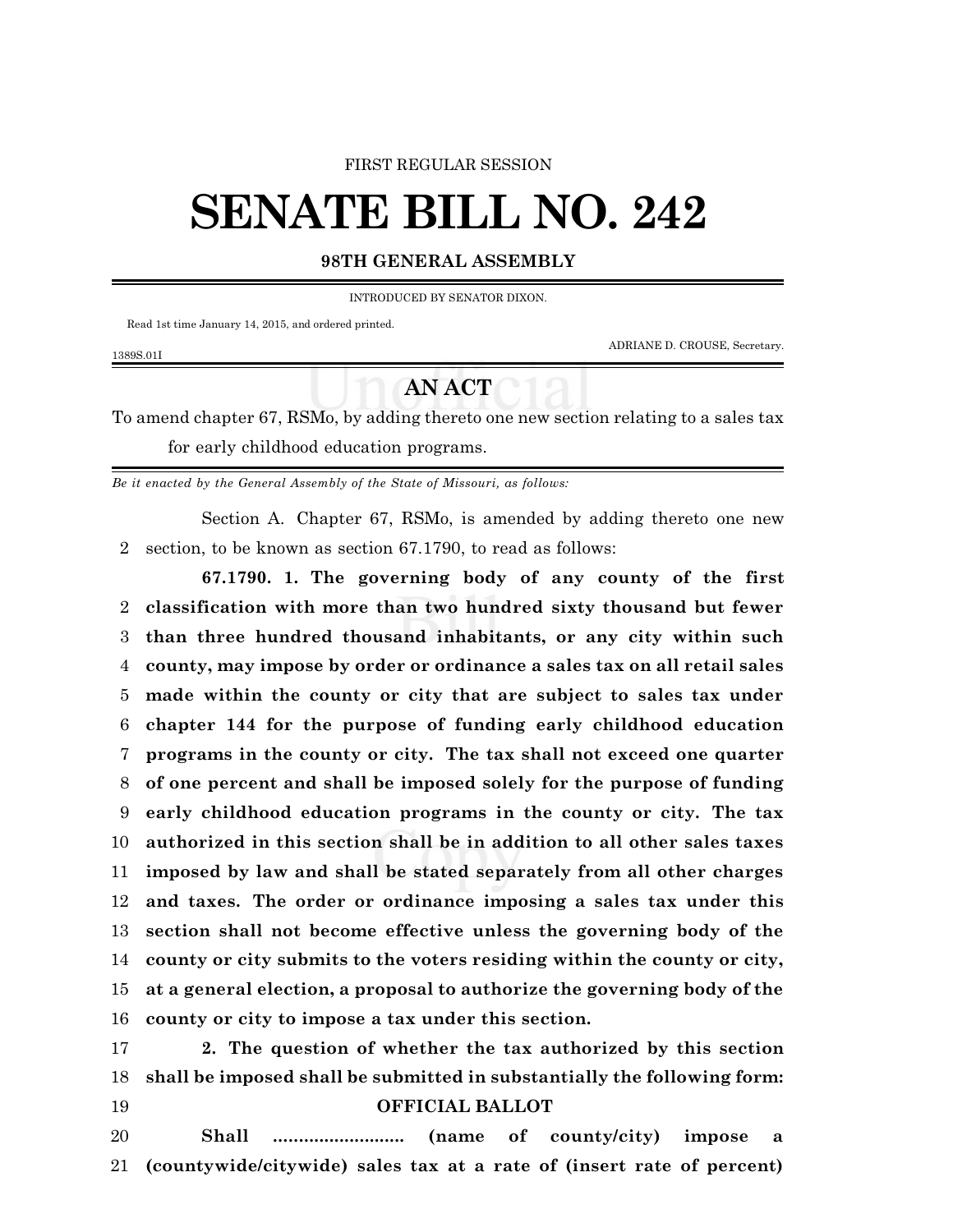**percent for the purpose of funding early childhood education in the county or city?**

24  $\square$  **YES**  $\square$  **NO** 

 **If you are in favor of the question, place an "X" in the box opposite "YES". If you are opposed to the question, place an "X" in the box opposite "NO".**

 **If a majority of the votes cast on the question by the qualified voters voting thereon are in favor of the question, the order or ordinance shall become effective on the first day of the second calendar quarter after the director of revenue receives notice of adoption of the tax. If a majority of the votes cast on the question by the qualified voters voting thereon are opposed to the question, the county or city may not impose the sales tax authorized under this section unless and until the question is resubmitted under this section to the qualified voters and such question is approved by a majority of the qualified voters voting on the question.**

 **3. On or after the effective date of any tax authorized under this section, the county or city which imposed the tax shall enter into an agreement with the director of the department of revenue for the purpose of collecting the tax authorized in this section. On or after the effective date of the tax the director of revenue shall be responsible for the administration, collection, enforcement, and operation of the tax, and sections 32.085 and 32.087 shall apply. All revenue collected under this section by the director of the department of revenue on behalf of any county or city, except for one percent for the cost of collection which shall be deposited in the state's general revenue fund, shall be deposited in a special trust fund, which is hereby created and shall be known as the "Early Childhood Education Sales Tax Trust Fund", and shall be used solely for the designated purposes. Moneys in the fund shall not be deemed to be state funds, and shall not be commingled with any funds of the state. The director may make refunds from the amounts in the trust fund and credited to the county or city for erroneous payments and overpayments made, and may redeem dishonored checks and drafts deposited to the credit of such county or city. Any funds in the special trust fund which are not needed for current expenditures shall be invested in the same manner as other**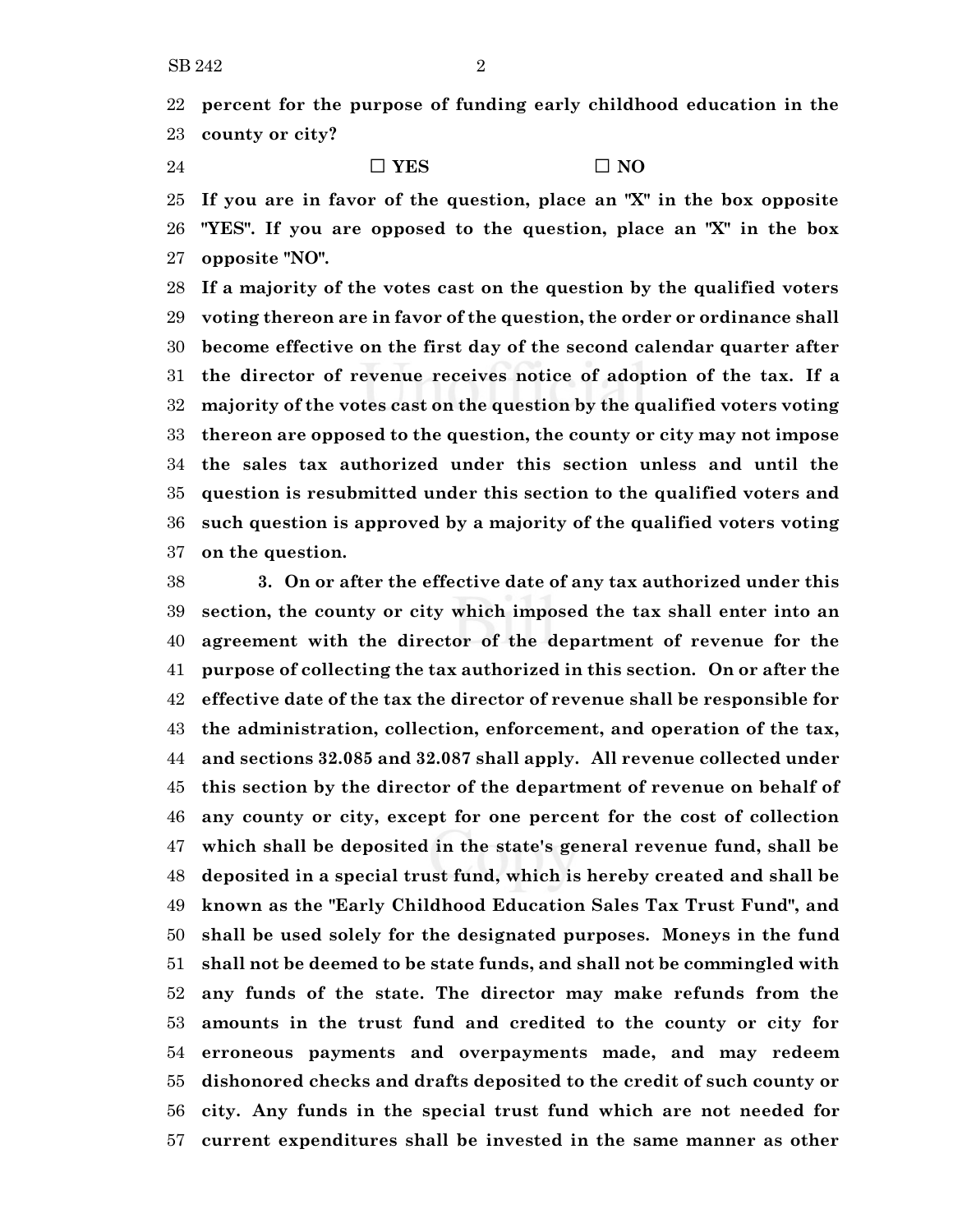**funds are invested. Any interest and moneys earned on such investments shall be credited to the fund.**

 **4. In order to permit sellers required to collect and report the sales tax to collect the amount required to be reported and remitted, but not to change the requirements of reporting or remitting the tax, or to serve as a levy of the tax, and in order to avoid fractions of pennies, the governing body of the county or city may authorize the use of a bracket system similar to that authorized in section 144.285, and notwithstanding the provisions of that section, this new bracket system shall be used where this tax is imposed and shall apply to all taxable transactions. Beginning with the effective date of the tax, every retailer in the county or city shall add the sales tax to the sale price, and this tax shall be a debt of the purchaser to the retailer until paid, and shall be recoverable at law in the same manner as the purchase price. For purposes of this section, all retail sales shall be deemed to be consummated at the place of business of the retailer.**

 **5. All applicable provisions in sections 144.010 to 144.525 governing the state sales tax, and section 32.057, the uniform confidentiality provision, shall apply to the collection of the tax, and all exemptions granted to agencies of government, organizations, and persons under sections 144.010 to 144.525 are hereby made applicable to the imposition and collection of the tax. The same sales tax permit, exemption certificate, and retail certificate required by sections 144.010 to 144.525 for the administration and collection of the state sales tax shall satisfy the requirements of this section, and no additional permit or exemption certificate or retail certificate shall be required; except that, the director of revenue may prescribe a form of exemption certificate for an exemption from the tax. All discounts allowed the retailer under the state sales tax for the collection of and for payment of taxes are hereby allowed and made applicable to the tax. The penalties for violations provided in section 32.057 and sections 144.010 to 144.525 are hereby made applicable to violations of this section. If any person is delinquent in the payment of the amount required to be paid under this section, or in the event a determination has been made against the person for taxes and penalty under this section, the limitation for bringing suit for the collection of the delinquent tax and penalty shall be the same as that provided in sections 144.010 to**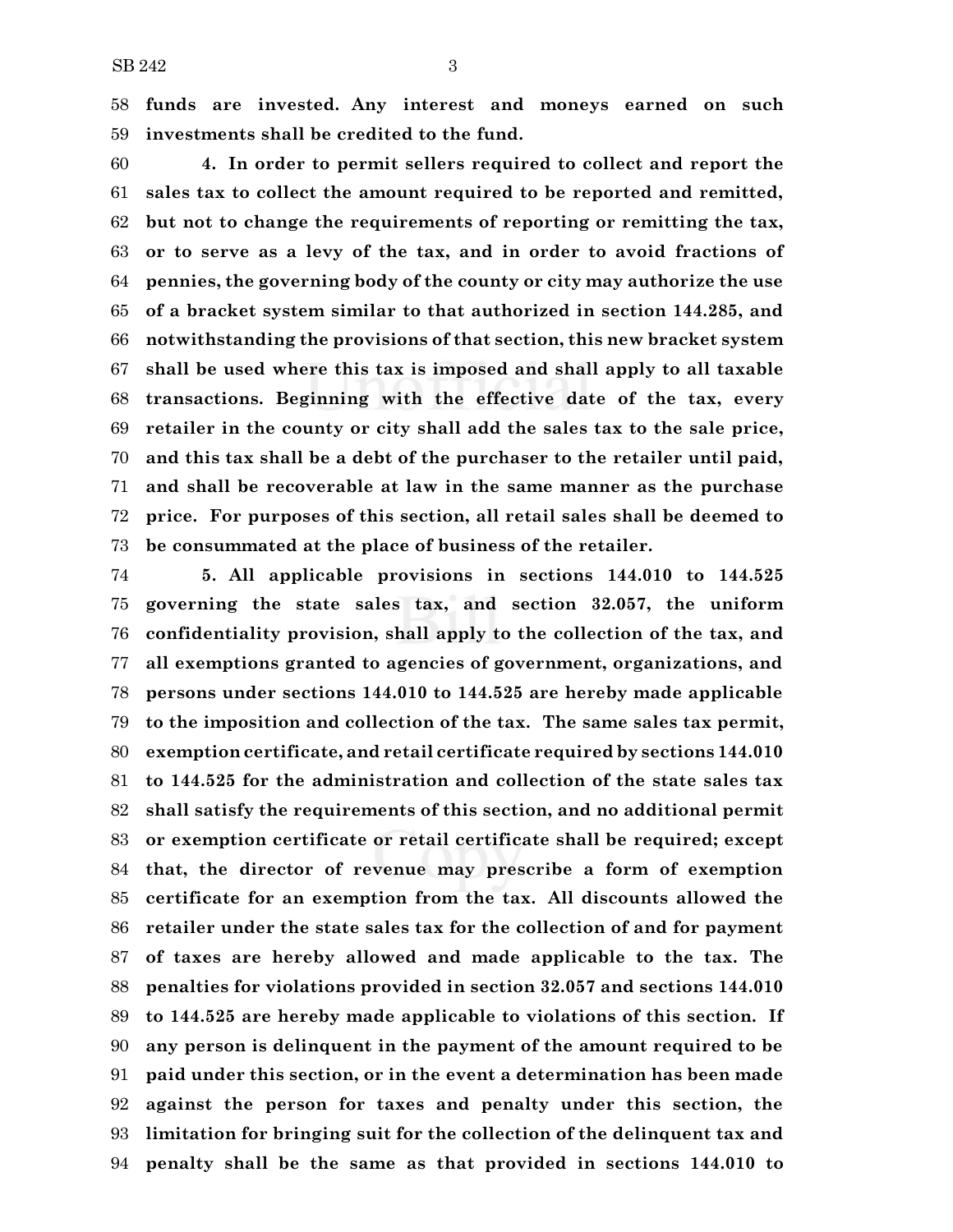**144.525.**

 **6. The governing body of any county or city that has adopted the sales tax authorized in this section may submit the question of repeal of the tax to the voters at a general election. The ballot of submission shall be in substantially the following form:**

 **Shall .............. (insert the name of the county or city) repeal the sales tax imposed at a rate of ........ (insert rate of percent) percent for the purpose of funding early childhood education in the county or city?**

### **D YES D NO**

 **If you are in favor of the question, place an "X" in the box opposite "YES". If you are opposed to the question, place an "X" in the box opposite "NO".**

 **If a majority of the votes cast on the question by the qualified voters voting thereon are in favor of repeal, that repeal shall become effective on December thirty-first of the calendar year in which such repeal was approved. If a majority of the votes cast on the question by the qualified voters voting thereon are opposed to the repeal, then the sales tax authorized in this section shall remain effective until the question is resubmitted under this section to the qualified voters and the repeal is approved by a majority of the qualified voters voting on the question. 7. Whenever the governing body of any county or city that has adopted the sales tax authorized in this section receives a petition, signed by ten percent of the registered voters of the county or city voting in the last gubernatorial election, calling for an election to repeal the sales tax imposed under this section, the governing body shall submit to the voters of the county or city a proposal to repeal the tax. If a majority of the votes cast on the question by the qualified voters voting thereon are in favor of the repeal, the repeal shall become**

 **effective on December thirty-first of the calendar year in which such repeal was approved. If a majority of the votes cast on the question by the qualified voters voting thereon are opposed to the repeal, then the sales tax authorized in this section shall remain effective until the question is resubmitted under this section to the qualified voters and the repeal is approved by a majority of the qualified voters voting on the question.**

**8. If the tax is repealed or terminated by any means, all funds**